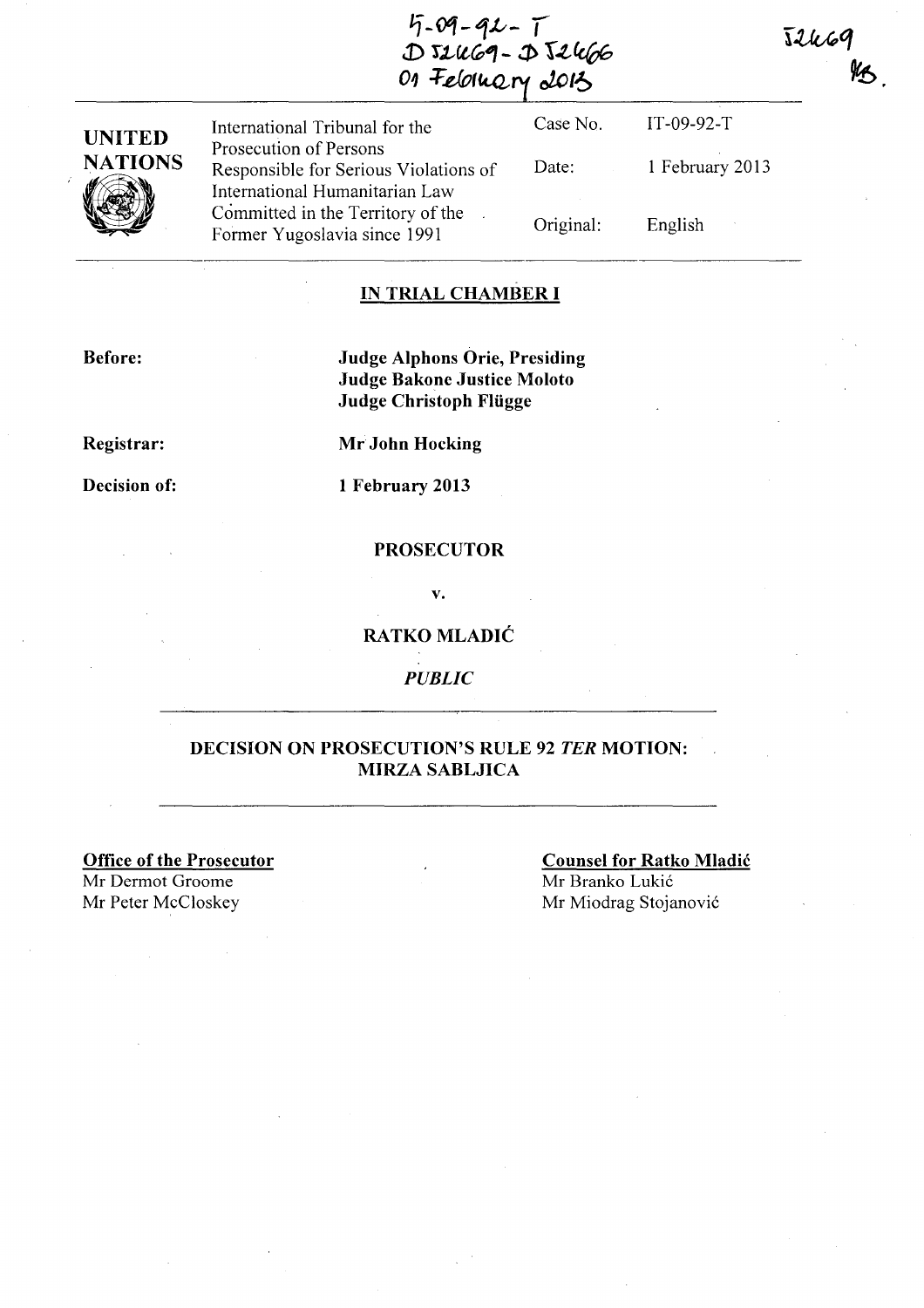# **I. PROCEDURAL HISTORY AND SUBMISSIONS OF THE PARTIES**

1. On 28 December 2012, the Prosecution filed a motion in relation to Witness Sabljica tendering one statement and 21 associated documents pursuant to Rule 92 *ter* of the Tribunal's Rules of Procedure and Evidence ("Motion" and "Rules").<sup>1</sup> On '18 January 2013, the Defence objected to the presentation of Witness Sabljica under Rule 92 ter.<sup>2</sup> It submitted that the number of tendered associated documents is excessive ("First Objection") and that the witness's statement contained inappropriate expert testimony ("Second Objection").<sup>3</sup> It further argued that the Prosecution had identified the witness as an expert, without complying with the requirements of Rule 94 *bis* of the Rules ("Third Objection").<sup>4</sup>

## **II. DISCUSSION**

2. The Chamber will briefly discuss the merits of the Defence objections but will defer its decision on the Motion once all requirements of Rule 92 ter of the Rules have been met.

3. As a preliminary matter, the Chamber reminds the Prosecution of its prior guidance in relation to the format of witness statements.<sup>5</sup> The parties should not tender a collection of transcripts pasted into a statement as this greatly reduces the evidence's comprehensibility. **In**  relation to Witness Sabljica, the Chamber exceptionally accepts the format of the proffered evidence on this occasion.

4. With regard to the First Objection, the Chamber instructs the Prosecution to reduce the amount of tendered associated documents with Witness Sabljica, in accordance with the Chamber's . guidance on this matter.

5. With regard to the Second Objection, the Chamber refers the Defence to its approach on this matter, as set out in a previous decision.<sup>6</sup> The Chamber therefore denies the Second Objection.

 $\mathbf 1$ Prosecution 92 ter Motion: Mirza Sabljica (RM-157) and Request to add two Official Notes, 28 December 2012 (Confidential).

 $\overline{2}$ Defence Motion to Bar and Response to Prosecution 92 ter Motion: Mirza Sabljica (RM-157) and Request to add two Official Notes, 18 January 2013 (Confidential) ("Response"), p. 7. The Defence had requested and was granted an extension of time to respond to the Motion, T. 6815.

 $\overline{\mathbf{3}}$ Response, paras 4-12.  $\overline{4}$ 

Response, paras 13 -17.

<sup>5</sup> T. 191-193.

<sup>6</sup> Decision with regard to Prosecution Motion for Admission into Evidence of Witness Harland's Statement and Associated Documents, 3 July 2012, para. 8.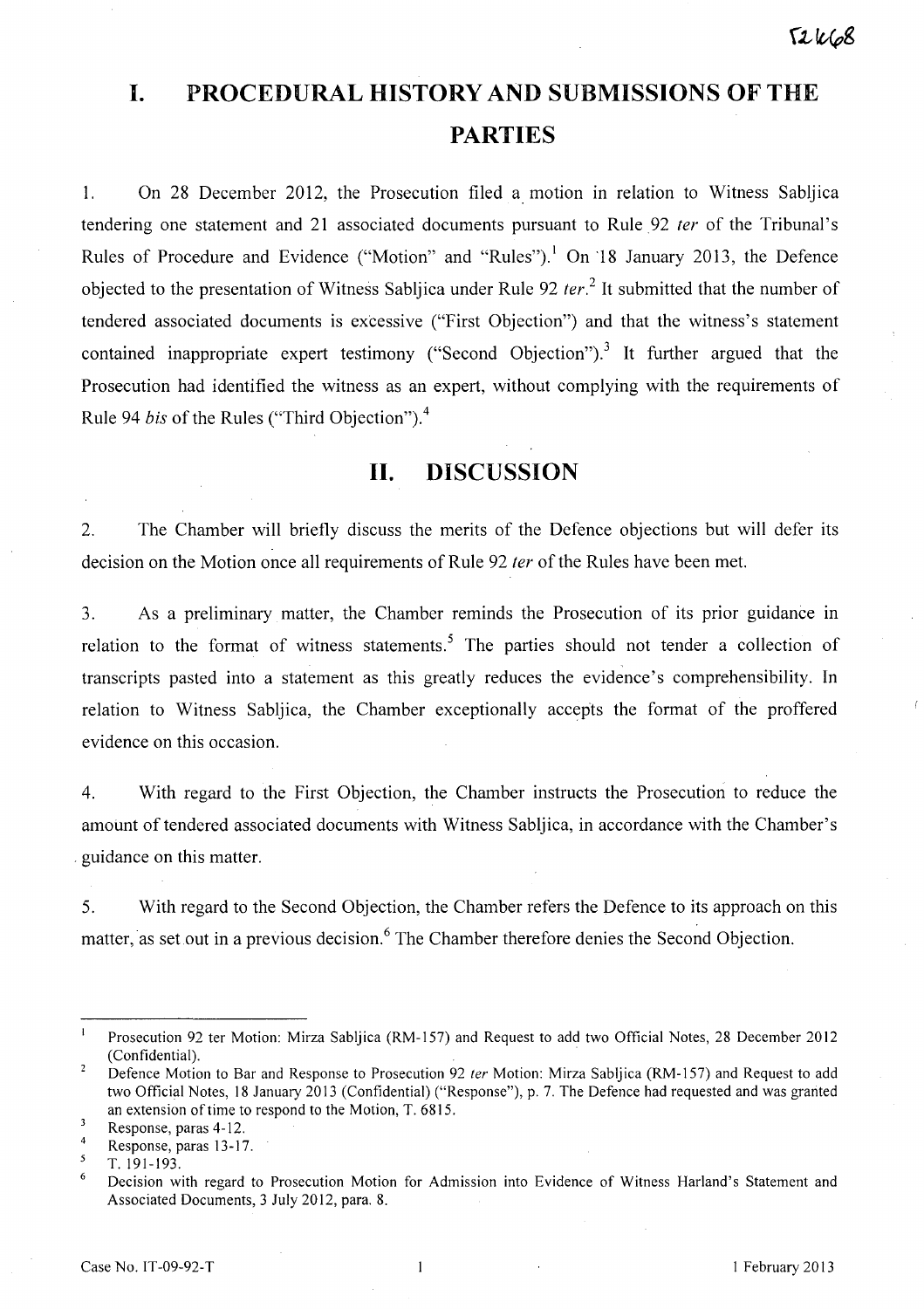6. With regard to the Third Objection, the Chamber notes that the Prosecution has used confusing terminology when referring to the witness's status. This notwithstanding, Witness Sabljica is proffered as a fact witness and not as an expert witness. The Chamber has previously held that it:

expects that proposed fact witnesses provide testimony describing their observations and factual knowledge of events. The Chamber further expects the parties to only elicit factual testimony from such witnesses. Nevertheless, proposed fact witnesses often also provide conclusions or opinions. This occurs when testifying in court as well as in written statements. In such situations, the Chamber expects the parties to explore such conclusions or opinions with a view to eliciting a clear basis for them, unless such a basis is already apparent from the written statement. If such conclusions or opinions are not further explored, or the witness is unable to provide a clear basis for them, they remain unsupported, un-sourced conclusions or opinions of a witness. As a result, absent any other corroborating evidence, the Chamber will not give any weight to such opinions or conclusions.<sup>7</sup>

7. More specifically, the Chamber stated, in a footnote to the paragraph referred to above, as follows:

In this context, the Chamber notes that for a number of proposed fact witnesses, the Prosecution has acknowledged that some of their opinions are based on expert knowledge (see p. 214 of the Prosecution's witness list of 10 February 2012 in relation to medical professionals who treated sniping and shelling victims). The Chamber expects that if the Prosecution seeks to elicit opinions based on witnesses' apparent expertise, the Defence will be given sufficient notice pursuant to Rule 94 *bis* of the Rules, in order to be able to challenge such opinions or conclusions. Furthermore, the parties should clearly announce in related motions or notifications that they intend to rely on expert conclusions of proposed fact witnesses.

8. In relation to Witness Sabljica, the Chamber notes that the Motion was filed on 28 December 2012 and that the witness is currently scheduled to testify on 5 February 2013, thus giving the Defence more than 30 days notice. In addition, the Chamber notes that the witness provides in his statement information about his professional education, training and experience.<sup>8</sup> Furthermore, the Prosecution has submitted that some of the witness's opinions are based on his expert knowledge. Accordingly, the Chamber is satisfied that the Defence has had sufficient notice in order to be able to challenge such opinions.

9. The Chamber recalls that if the parties seek to elicit opinion evidence from fact witnesses they should also elicit the witnesses' bases for such opinions. This is particularly important and may require even more elaborate explanations, when an opinion is based on a fact witness's purported expert knowledge. Accordingly, the Chamber expects the Prosecution to elicit the factual bases for Witness Sabljica's opinions during examination-in-chief or through the tendering of the witness's statement. The Defence will then have the opportunity to test and challenge the witness's opinions,

Ibid.

 $T2467$ 

Motion; Annex B, Statement, pp. 2-10.